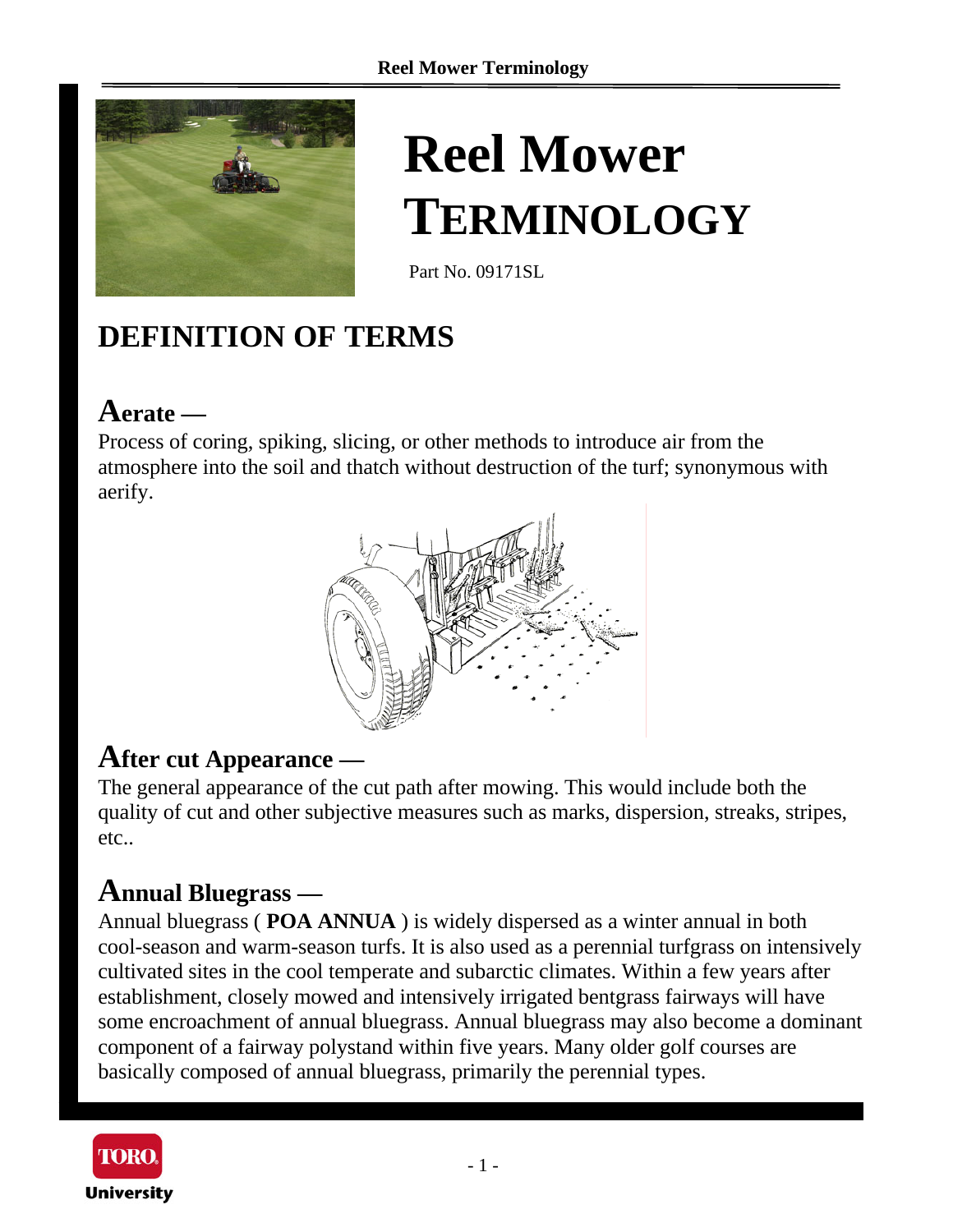# **Backlapping—**

A method to simultaneously sharpen the cutting edges of the reel blades and bedknife. Backlapping is done by reversing the rotation of the reel from the normal mowing direction. A abrasive paste (slurry) is applied the to the rotating reel blades with a long handled brush to aid in the sharpening process. There are different grit pastes and grades depending on need.

# **Bedbar —**

The supporting structure to which the bedknife is attached.

# **Bedknife Attitude**

The angle between the bottom of the bedknife and the ground plane under the cutting unit. As the bedknife attitude is changed, it is important that the reel to bedknife shear point changes relative to the center line of the reel. This can change the after cut appearance of the grass. The result may be better or worse depending on several factors.



Bedknife attitude is adjusted by changing the height of the front, rear, or both rollers. A height of cut change is NOT necessarily part of a change to the bedknife attitude. A large angle is also referred to as an aggressive bedknife attitude. A small angle (flat attitude) can have most or all of the bedknife riding ON the turf. This can influence after cut appearance.

# **Bedknife —**

The lower cutting member on a reel type mower. The bedknife is attached to the bedbar, and the assembly is mounted to the main frame in one of two ways. One allows for paralleling and adjusting the bedbar (bedknife) up to the reel, while in others the bedbar is fixed and the paralleling and adjustment are made by moving the reel.

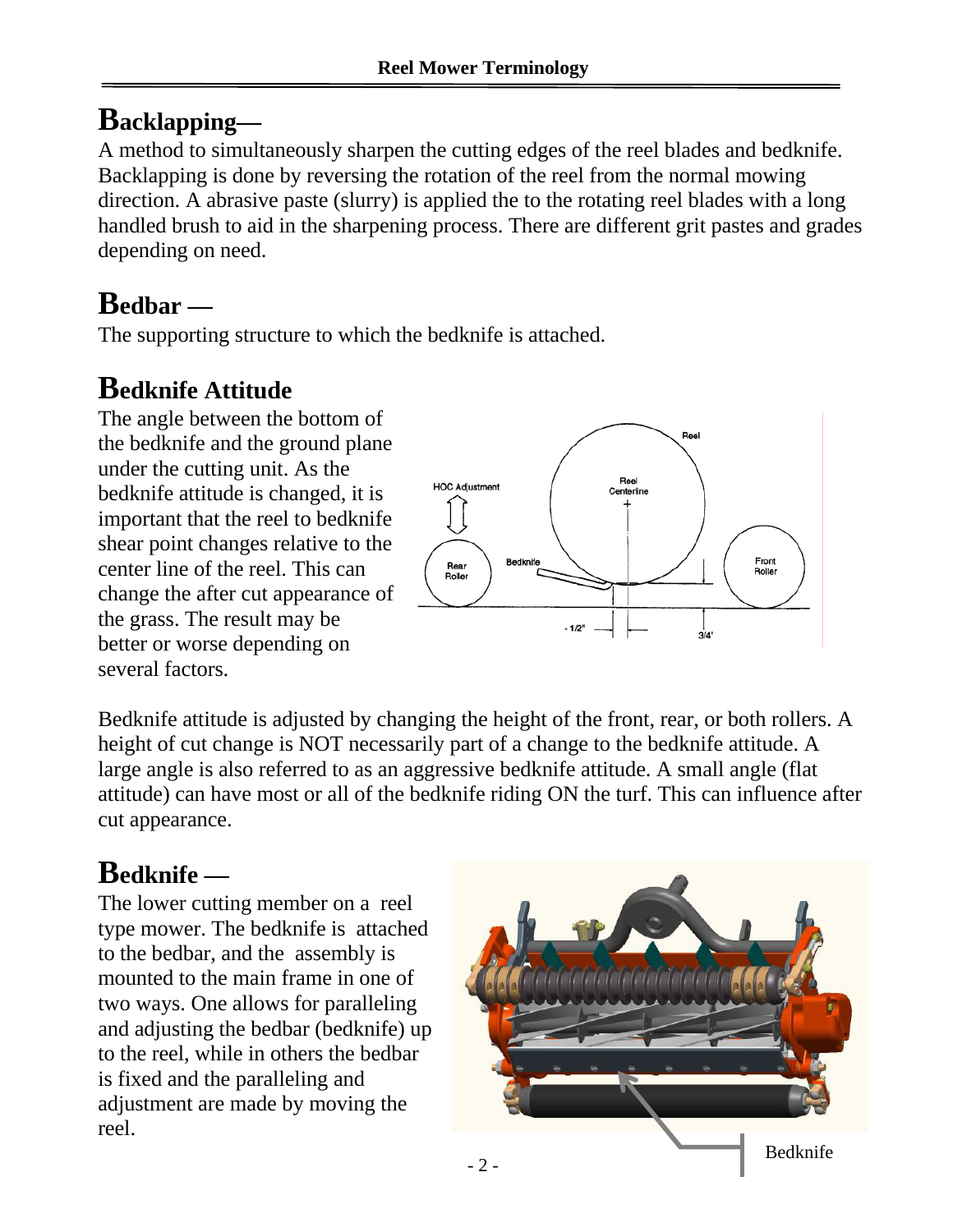### **Bentgrass (cool-season turfgrass) —**

Creeping bentgrass is the main turfgrass used on greens, tees, and intensively maintained fairways in cool climates. Creeping bentgrass succeeds at cutting heights of less than 0.8 inches (20 mm), mowing at one to two day intervals, heavy irrigation, moderate fertilization and the use of fungicides. Colonial bentgrass is sometimes used with creeping bentgrass as a polystand.

### **Bermudagrass (warm-season turfgrass) —**

Bermudagrass is adapted to a wide range of soil conditions. Although not very cold tolerant, several new cultivars have been developed which respond better in cooler temperatures. The improved Bermudagrass cultivars have excellent wear, heat, and drought tolerance plus a rapid recuperative rate. Their most common problems are a potential for thatching, shade intolerance, and susceptibility to insect pests.

### **Bobbing —**

An undesirable cutting unit movement that leaves an unacceptable wave-like appearance. Sometimes referred to as marcelling.

### **Brushes or Combs —**

Attachments generally installed on the cutting unit to lift the grass blades resulting in a cleaner cut. They also promote a more vertical growth and prevent or correct grain in the grass.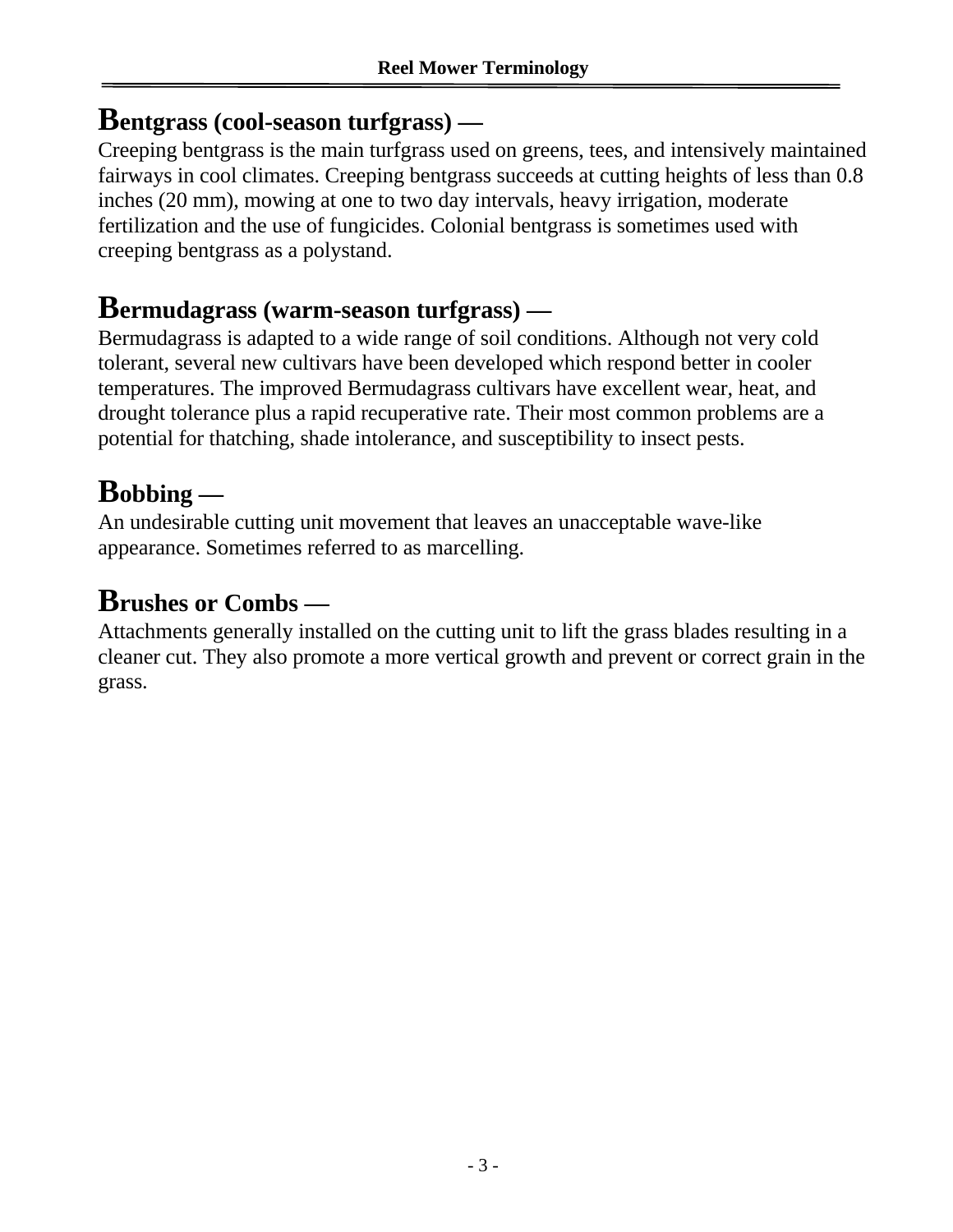# **Clip (Clip Distance) —**

The distance between sheer points. Factors which affect clip include:

- The number of reel blades
- The ground speed
- The rotational speed of blades

Under close examination grass that has been properly cut with a reel mower will have a uniform wavy appearance.

This is because of the gathering action of grass caused by the combined forward motion of the bedknife and the pulling action of the reel blade. When the three



factors above and height of cut are in a proper relationship, then the normal clip marks will be difficult to see and the cut will usually be judged as good. If the factors are out of proper relationship, there can be a noticeable corrugated appearance.

# **Clip vs. Height of Cut —**

The general rule of thumb concerning height of cut versus clip is that the best visual appearance occurs when the clip distance is close to the height of cut.

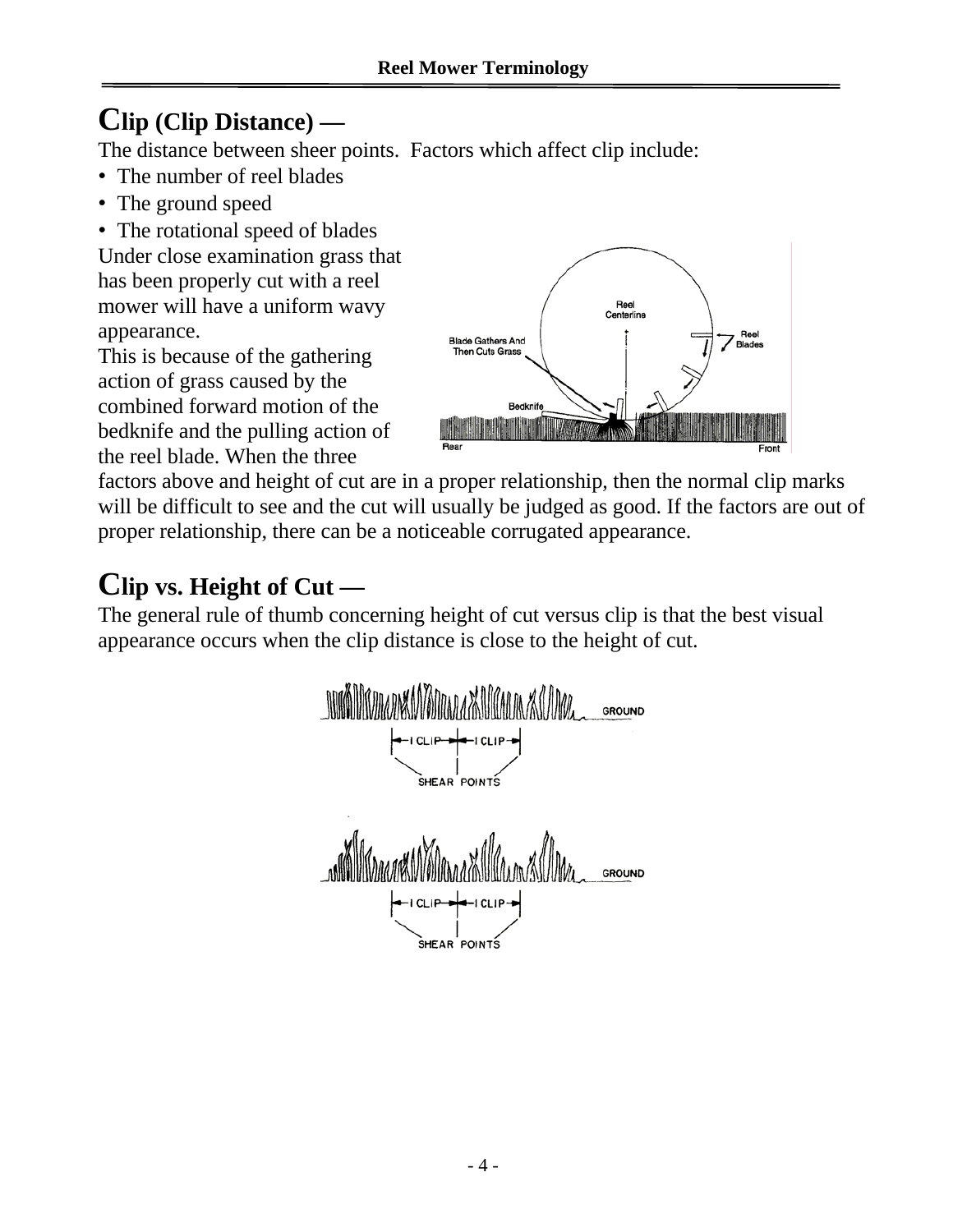# **Clip Marks —**

A description of the aftercut appearance of the turf where clip pattern is very visible. Sometimes referred to as corrugation, washboarding or wave cut.



# **Clumping —**

The discharge of clippings into unsightly lumps or rows. Excessive clippings besides being unsightly may smother the grass or act as incubators for disease.

### **Combs or Brushes —**

Attachments generally installed on the cutting unit to lift the grass blades resulting in a cleaner cut. They also promote a more vertical growth and prevent or correct grain in the grass.

# **Compaction —**

Soil particles pressed closely together. Soil compaction prevents adequate water and air penetration and reduces turfgrass root growth.

### **Cool-season Turfgrasses —**

Cool-season grasses grow best within a temperature range of 60 to 75 F. Their environmental adaptation is limited primarily by the intensity and duration of seasonal heat and drought stresses. Cool-season grasses are generally adapted to temperate and subarctic climates. Examples: Annual bluegrass ( **POA ANNUA** ), bentgrass, Kentucky bluegrass, fine-leafed fescues.

### **Corrugation —**

See Clip Mark.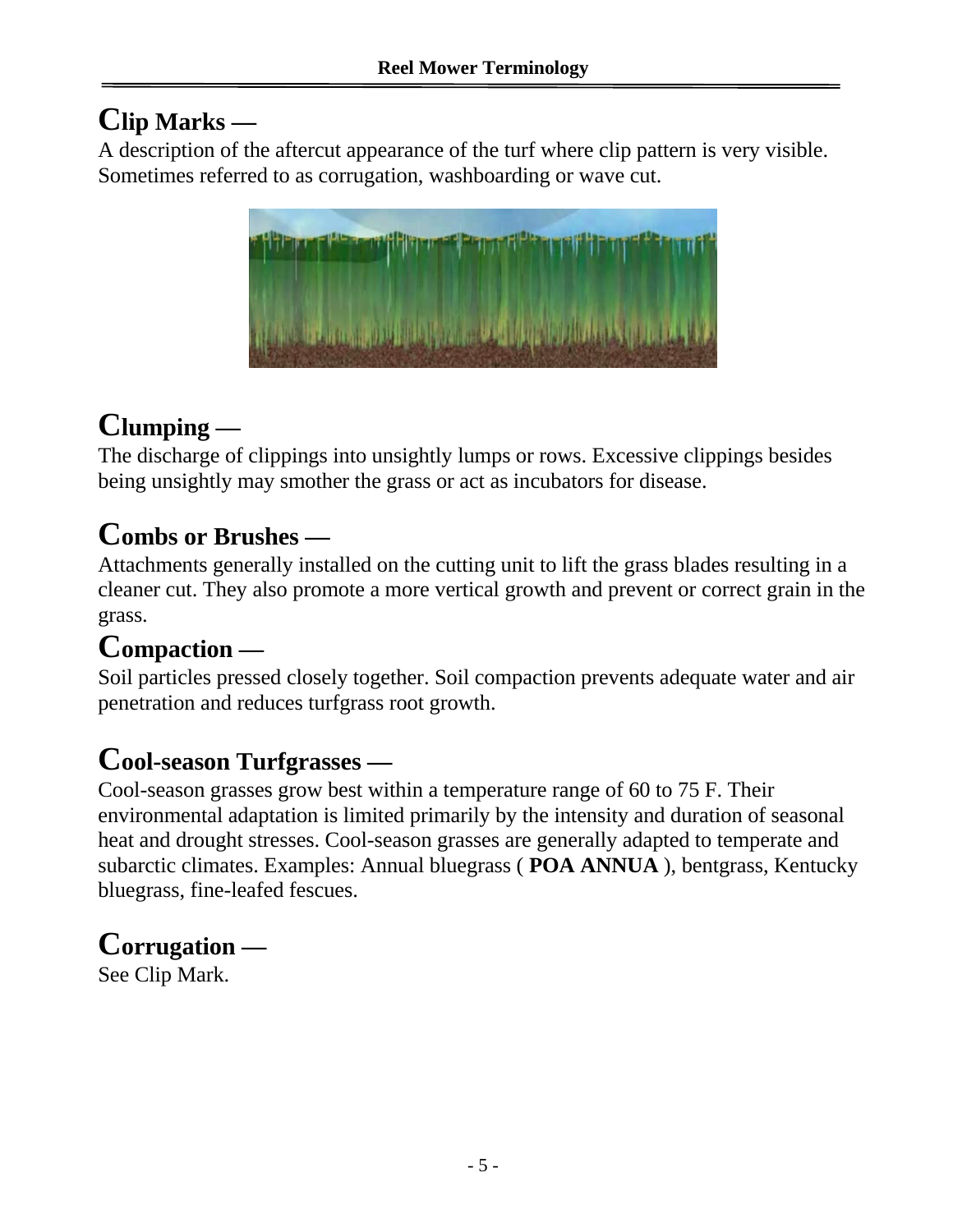### **Counterbalance —**

Refers to the transfer of weight between the cutting units and tractor to achieve desired traction and/or contour following. Counterbalance is usually achieved with springs or hydraulic cylinders. Transferring weight between traction unit and cutting units can increase traction and stability, reduce c/u ground drag and steering effort, and minimize scalping. There may be a compromise between good traction and good contour following.

# **Crown —**

The thickened part of the grass plant closest to the soil from which roots extend down and blades shoot up.

# **Cultivar —**

A plant of a single species that differs from another in specific characters such as disease resistance, leaf width, insect resistance.

# **Cultivation —**

A mechanical procedure such as spiking, grooving, water injection, or core-removing on established turf to improve its characteristics.

# **Cutting Action —**

A reel type mower cuts grass with a scissor-like shearing action as the moving helix-shaped reel blade passes over a stationary bedknife. This cutting action requires that the bedknife and reel blades be sharp, matched, and in close relationship with each other.

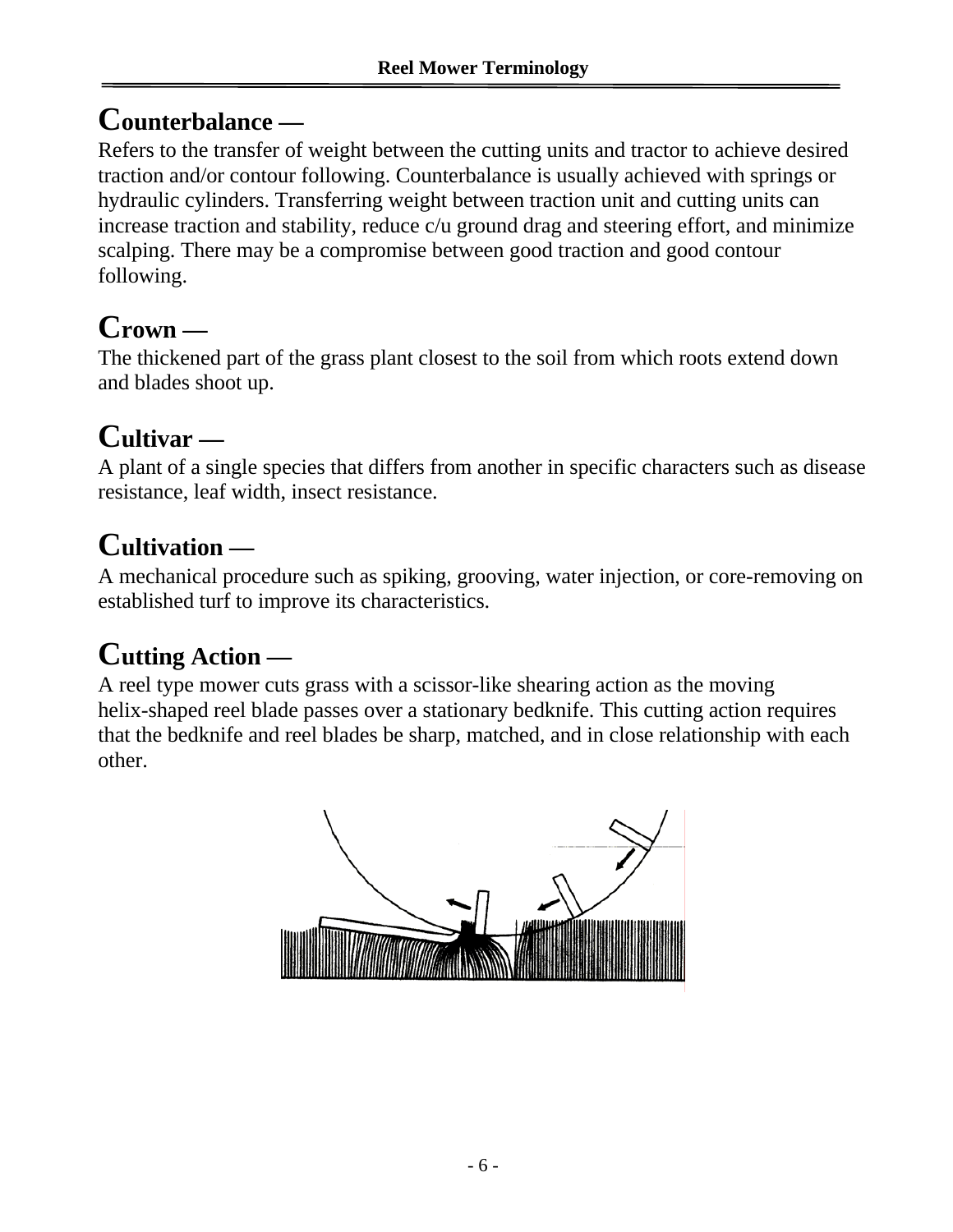### **Cutting Height —**

See Height of Cut

### **Cutting Unit —**

The cutting unit consists of a reel, front and rear rollers, a bedbar/bedknife assembly, and related adjusting mechanisms.



### **Dethatching, Thatching or Verticutting—**

The thinning of turf grasses by blades or wire tines which cut perpendicular to the soil surface.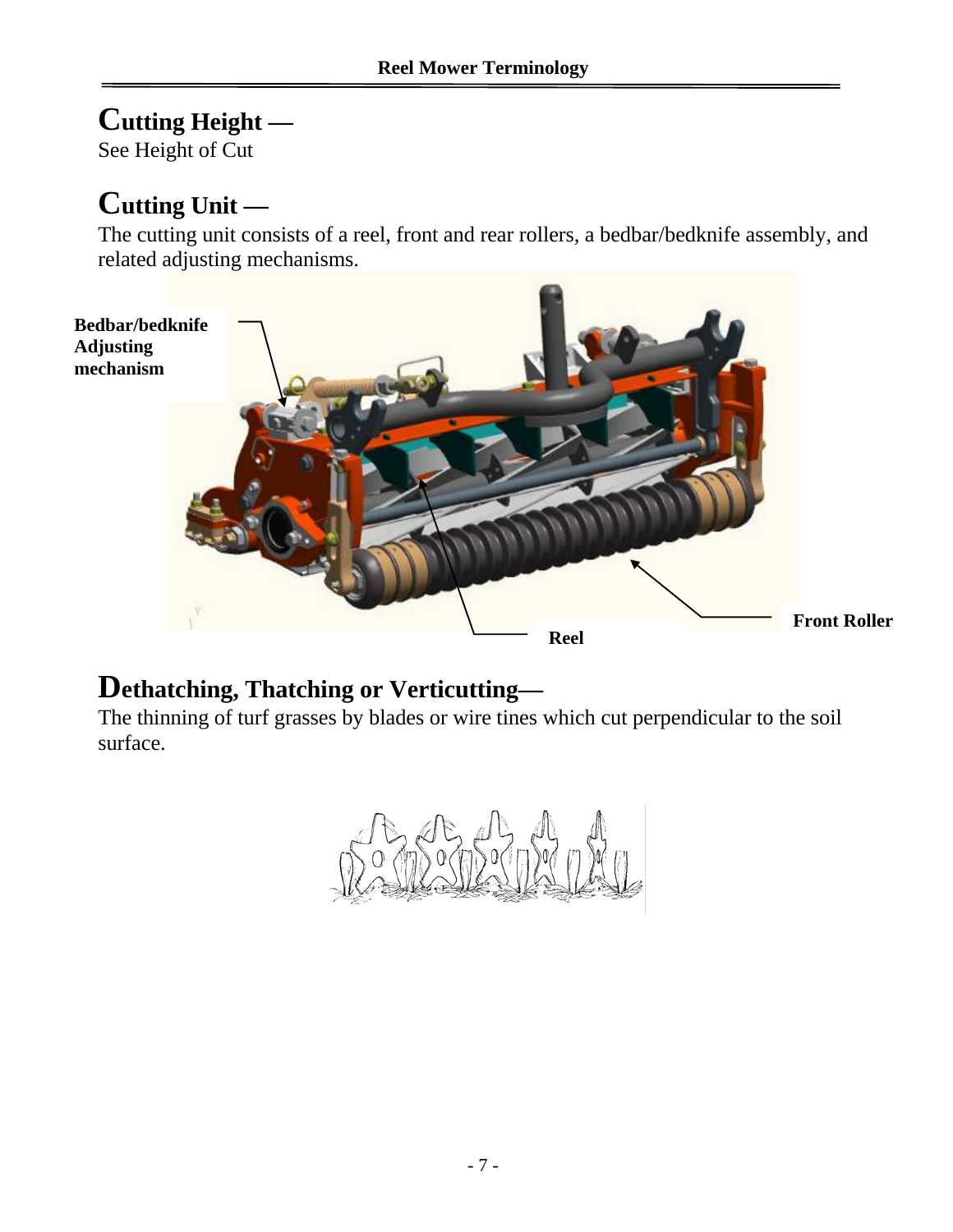### **Dispersion of Clippings —**

The pattern of how clippings are thrown (dispersed) from the cutting area by the moving reel blade. Unsightly clipping dispersal is an issue with golf course managers. The grass will be deflected to the right or left depending on the helix of the reel. All reel blades are generally curved either to the right or left. Some machines have reels that curve to the right; some have reels that curve to the left and some have a mixture of both right and left curving reels. There is also an after-market chevron (herringbone) reel that deflects to both right and left. Selection of forward or rear throw is achieved on most Toro fairway mowers by simple deflector shields.



# **Fairway —**

Fairways are typically mowed at heights between 0.25 and 0.75inches, depending on several factors. A typical eighteen-hole golf course has a total fairway area of 30 to 60 acres, the average being approximately 50 acres.

Fairways are cut lengthwise with contour or straight line. They can also be cut at various angles called cross-cutting or a combination of cutting styles.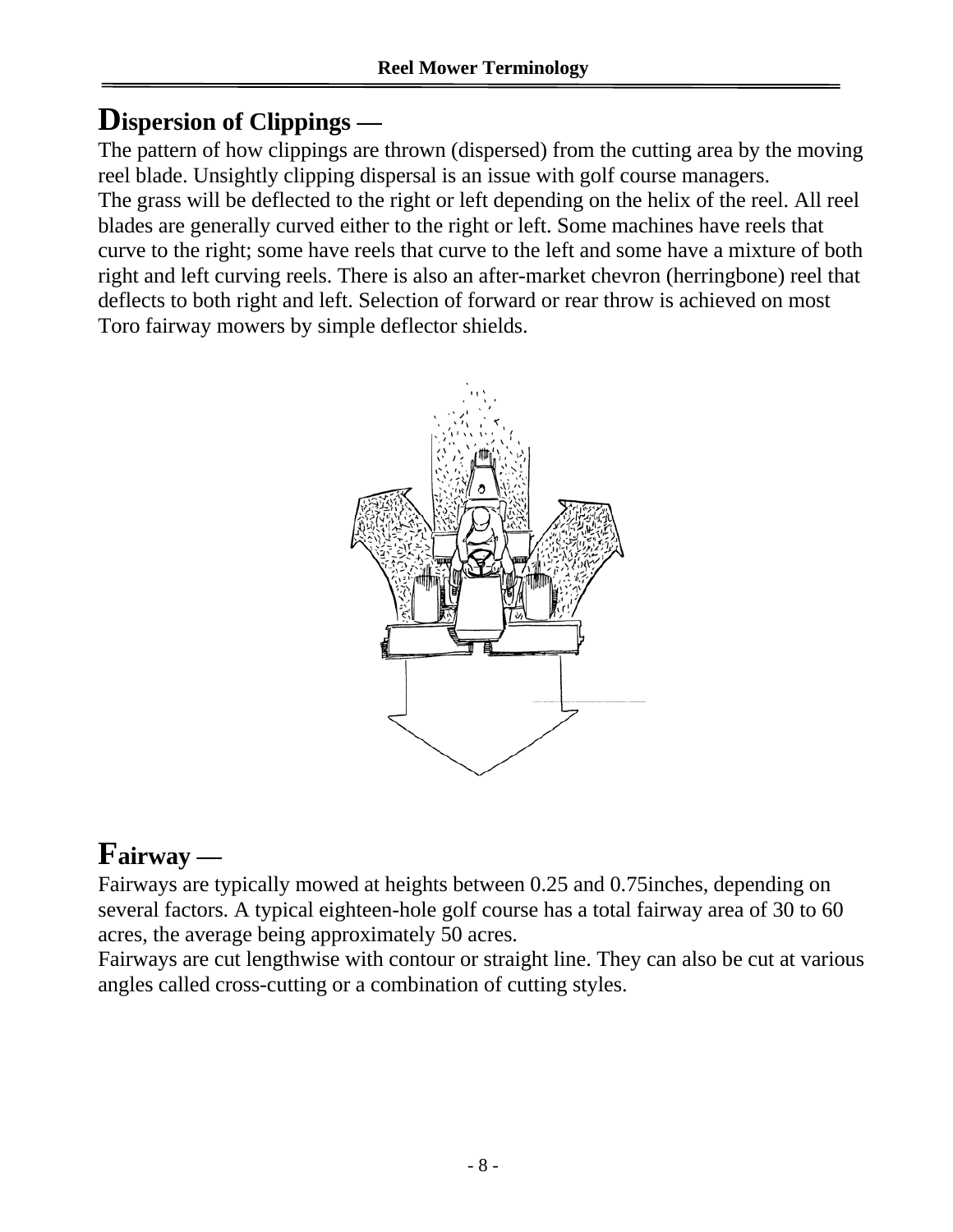### **Fine-leafed Fescues —**

Fine-leafed fescues perform best on well-drained, moderately shaded sites and droughty, infertile, acid soils. They are intolerant of wet conditions and high fertility. Fescues are used in seed mixtures (polystands) with Kentucky bluegrass or colonial bentgrass in cooler temperate and subarctic climates and with perennial ryegrass for overseeding warm-season turfs in subtropical climates for winter play and color.

# **Grain —**

The tendency for grass and runners to grow horizontally. Most turf grasses grow horizontally in one direction. The horizontal growth occurs because of influences such as sun, wind, water, mowing or rolling the grass in the same direction.

### **Grass as a Lubricant—**

Lubrication is required to help prevent heat build-up due to friction between the bedknife and reel blades. This lubrication is normally provided by the grass that is being cut. Without lubrication, excessive heat build-up will cause uneven bedknife wear and poor quality of cut. Therefore, the reels must be disengaged whenever the mowers are not cutting for lengths of time longer than normal turnarounds.

# **Grinding —**

Back grinding (single blade) - the grinding wheel engages one blade at a time and passes down the length. The blade can be ground with a relief angle so that the amount of land is reduced.

Cylindrical - the reel is rotated as the grinding wheel passes down the reel, creating a true cylinder. It is not possible to create a relief angle while using a cylindrical grinder.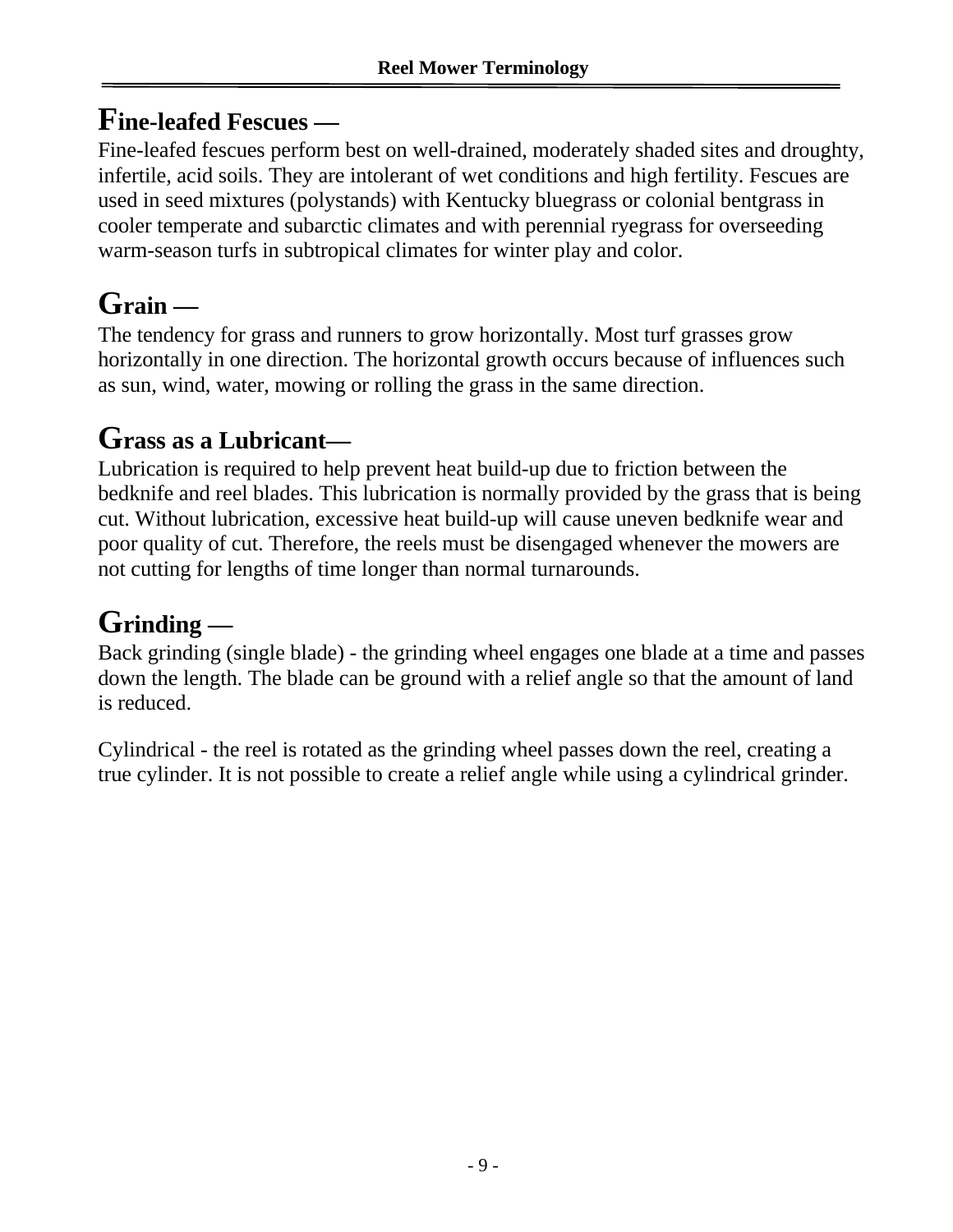### **Height of Cut (H.O.C.) —**

BENCH SET: The height at which the top edge of the bedknife is set above a flat level surface that contacts the bottom of both the front and rear roller

EFFECTIVE HEIGHT OF CUT: The height of cut on the turf. This will usually be higher than the bench setting because the rollers/wheels will not sink into the turf to the ground level.

NOTE: Two different cutting units set at the same BENCH SET HEIGHT OF CUT may have a different EFFECTIVE HEIGHT OF CUT because they have different total weights, rollers, skids and bedknife attitudes. For example: A bench setting of 1/2 inch (13 mm) may result in an effective or actual cutting height of 9/16 inch (14 mm) because of the plant material that elevates the rollers.

Generally, within the H.O.C. range for a given species or cultivar, mowing too closely weakens the plant, causes shallow rooting, lowers resistance to drought, increases susceptibility to fungus diseases, and encourages thinning of turf. In addition, close mowing brings more light to the ground surface and encourages the germination and growth of weedy grasses and broadleaf plants.

# **Hydroseeding —**

A high pressure spray technique for applying seed, mulch and fertilizer in a water slurry over a seedbed.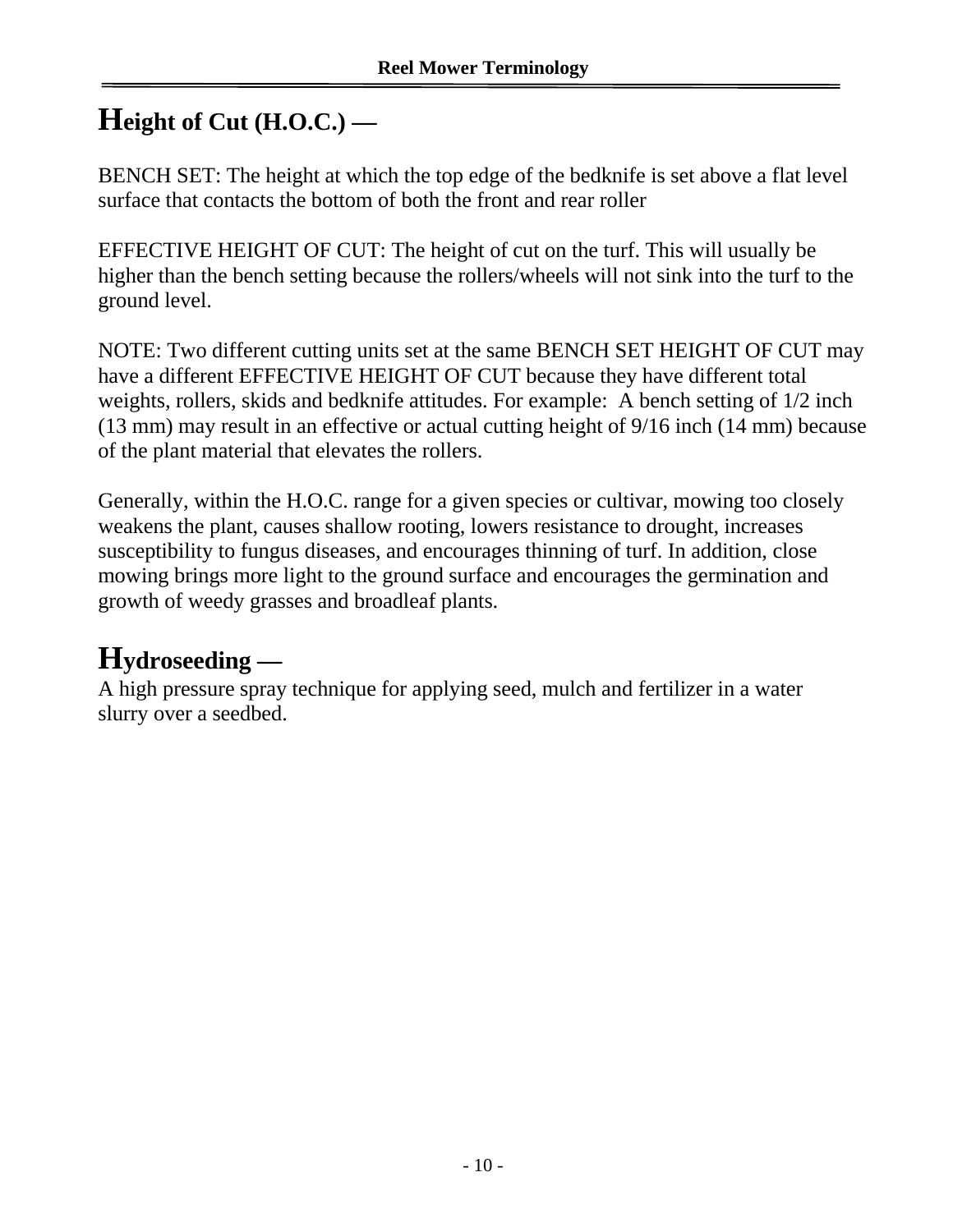### **Intermediate Rough —**

A border between the fairway and the rough that is cut higher than the fairway and lower than the rough. It is also called the junior rough or step cut. It is generally 60 - 84 inches wide or one pass of a trim mower.



### **Kentucky Bluegrass (cool-season turfgrass) —**

A highly variable group of cultivars. The cultural intensity varies from medium high to low depending on the cultivar. Kentucky bluegrass in general must be mowed at higher cutting heights than other fairway grasses. The nitrogen requirement, thatching tendency, and irrigation needs are generally less than for bentgrass. The Kentucky bluegrass used on fairways generally has fewer disease problems than bentgrass and annual bluegrass.

### **Kentucky Bluegrass Polystands —**

Kentucky bluegrass is typically combined with the fine-leafed fescues in the northern part of the cool humid region. It is combined with perennial ryegrasses in the southern part of the cool humid region. These polystands require a higher cutting height than either annual bluegrass or bentgrass. Both the fine-leafed fescues and perennial ryegrasses establish quicker than Kentucky bluegrass. The fine-leafed fescues lack heat and disease tolerance needed to survive in the more southerly portions of the cool humid region. Most perennial ryegrass cultivars are prone to low-temperature injury and snow mold diseases in the more northerly portions of the cool humid region.

# **Lapping —**

See Backlapping

# **Marcelling —**

See Bobbing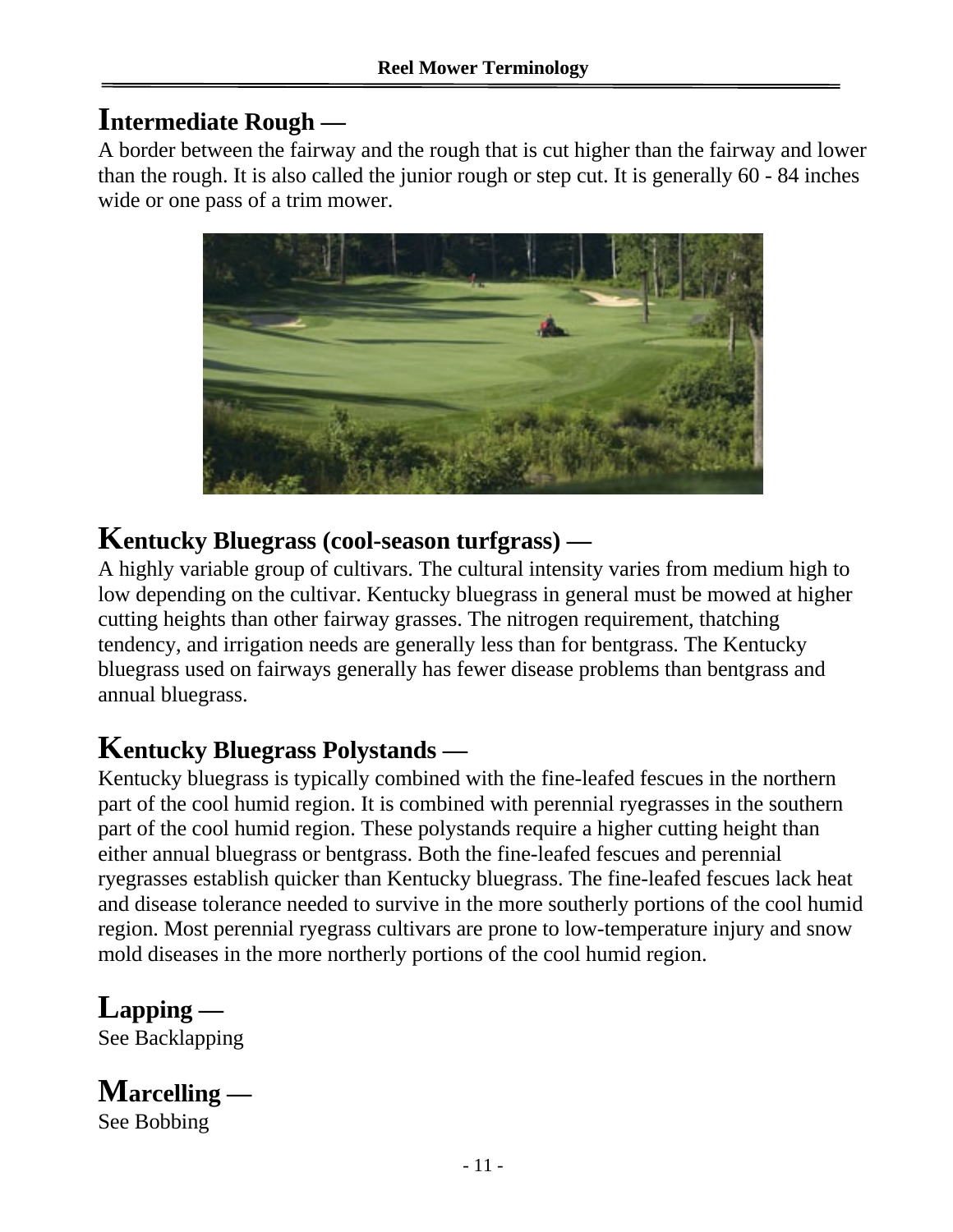### **Mismatch —**

The difference in height of cut of two adjoining cutting units. This may occur between units in a multiple cutting unit machine, or between passes by a single machine. Mismatch is caused by dissimilar HOC settings or rollers that are not parallel to the reels.

### **Monostand —**

A turf composed of one cultivar.

# **Mower Capacity —**

The area cut in a given time period. It is commonly expressed in acres per hour. Manufacturers often publish this information as part of the product specifications. However, because specific applications ultimately determine the maximum mowing speed, these calculations usually reflect straight-ahead mowing at an assumed speed with no allowance for overlap, stops, turns, etc. The following formulas can be used to provide a reasonable base to approximate the acres per hour if the average ground speed is known, or the average speed if the acres per hour are specified.

| Acres per hour | inches of cut x speed in mph |  |  |
|----------------|------------------------------|--|--|
|                | 100                          |  |  |
| Speed in mph   | acres per hour x 100         |  |  |
|                | inches of cut                |  |  |

### **Mowing Direction —**

Mowing directions are generally alternated each time a given area is cut.

# **Mowing Speed —**

Mowing speed is related to the finish level, the type of terrain, flotation and suspension of the cutting unit. Features which improve the suspension and stability of the cutting unit usually allow increased ground speed while maintaining a high level of finish. (Also see clip.)

# **Overseed —**

To sow seed over an area which is sparsely covered with some kind of vegetation. Southern Bermuda grasses go dormant in cool months and golf course areas may be seeded with cool-season grasses for winter play.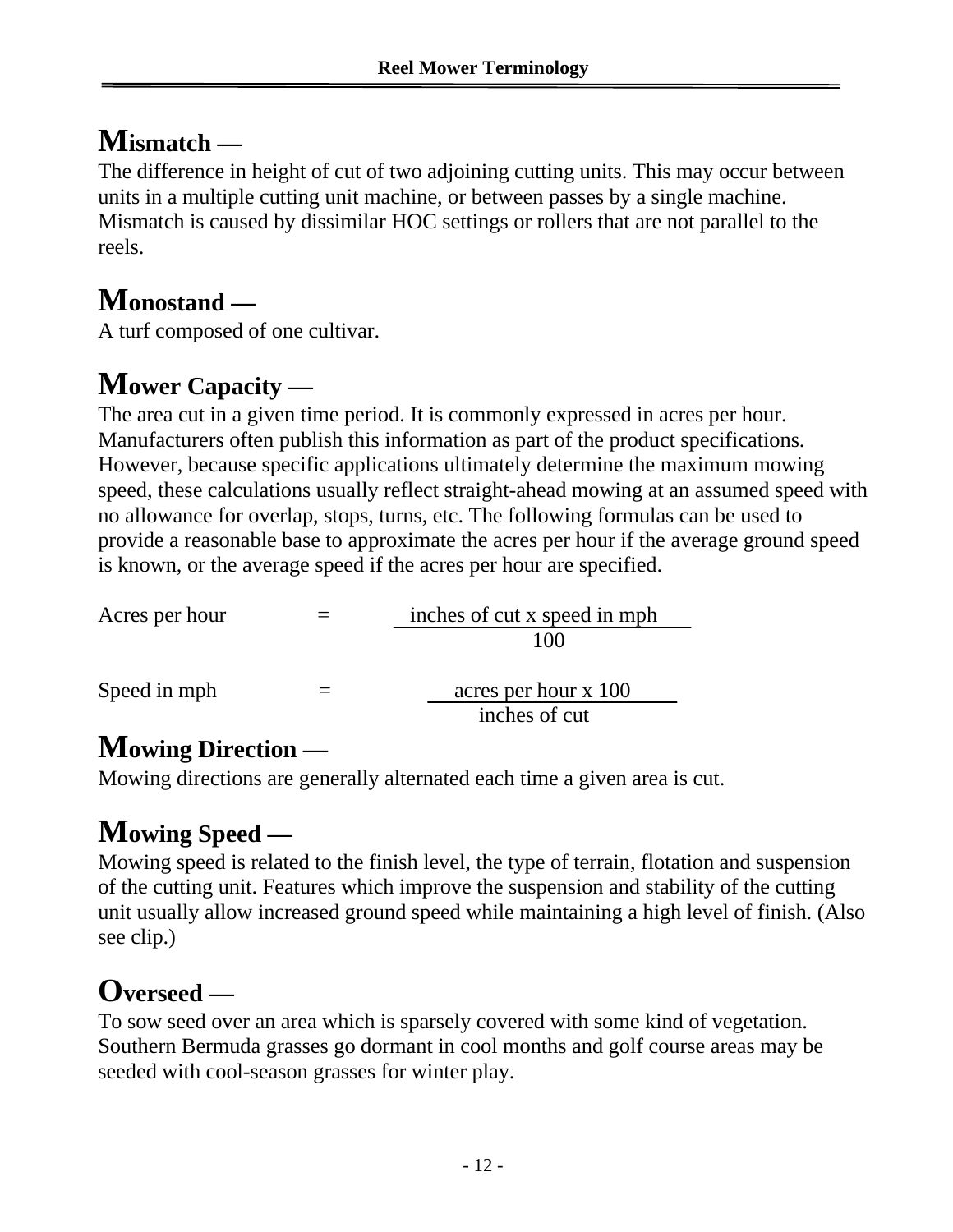### **Polystand —**

A turf composed of two or more cultivars and/or species.

# **Quality of Cut —**

A measure of how well the cutting unit cuts the grass. Quality of cut typically includes the number of stragglers and the quality of the shear – the clean cut of the grass blade. All other measures such as clumping, mismatch, etc., are examples of aftercut appearance.

### **Recuperative Rate —**

The rate at which turf grasses recover from injury.

# **Reel —**

The reel consists of varying numbers of helix-shaped blades. The blades are attached to support spiders which are mounted on a rotating shaft. The reel contacts the bedknife to perform a scissors-like cutting action.



reel blade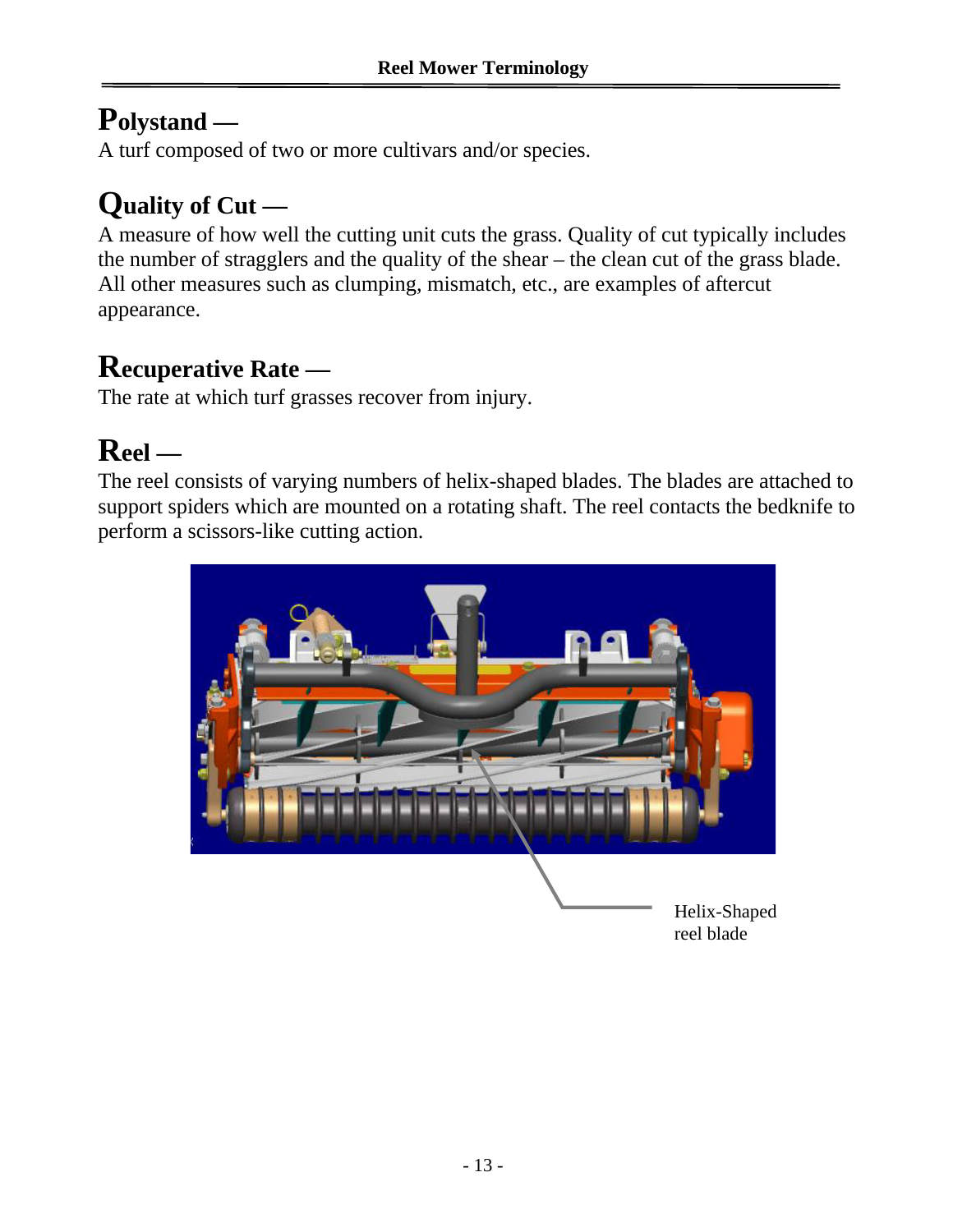### **Reel to Bedknife Adjustment —**

Adjusts the distance between the reel blades and the bedknife. A gap causes the grass to be pinched rather than cut cleanly, and promotes dulling of the blades and bedknife. Excessive contact causes the cutting edges to wear quickly or rifle and may require more power. In order for the bedknife and reel materials to be worn away at an even, constant rate, the reel to bedknife adjustment should be frequently checked and adjusted for light contact. Continuous light contact helps maintain sharp cutting edges on the reel and bedknife.

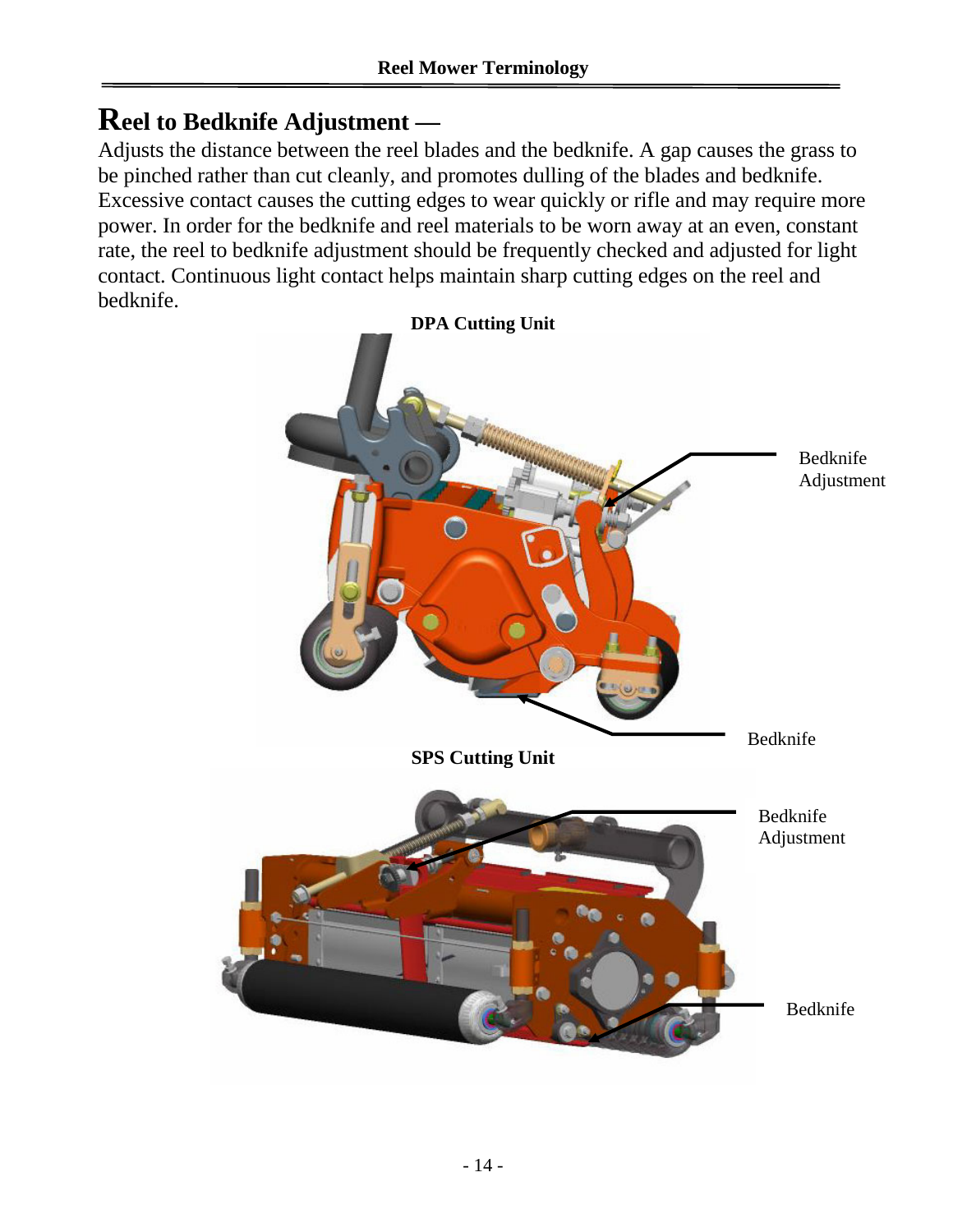### **Rhizome —**

An underground, horizontally growing stem of a plant. Rhizomatous turfgrasses include Kentucky bluegrass, creeping red fescue, and Bermudagrass.



# **Rifling —**

Uneven or wavy wear of a reel and bedknife. A cutting unit which is rifled will not cut acceptably due to the variance of contact as the reel turns ( a rifle cut or streak.) The most common cause for uneven bedknife and reel blade wear is due to heavy or hard contact between the reel and bedknife due to over tight adjustment. Several heavy contact points generally develop across the knife and/or reel and create greater amounts of wear in these areas. A rifled mower can only be corrected by regrinding of the knife and reel.

### **Scalping —**

Mowing the grass at a low height thereby removing too much blade surface and exposing brown stems and crowns. Reel mowers are prone to scalp only where the center of the turf area is higher than the supporting cutting unit ends. Scalping is caused by inability to follow contours as a result of excessive speed, improper skid or roller adjustment, too low a HOC, bumpy terrain, rough soil. Scalping also refers to the turf preparation done for overseeding.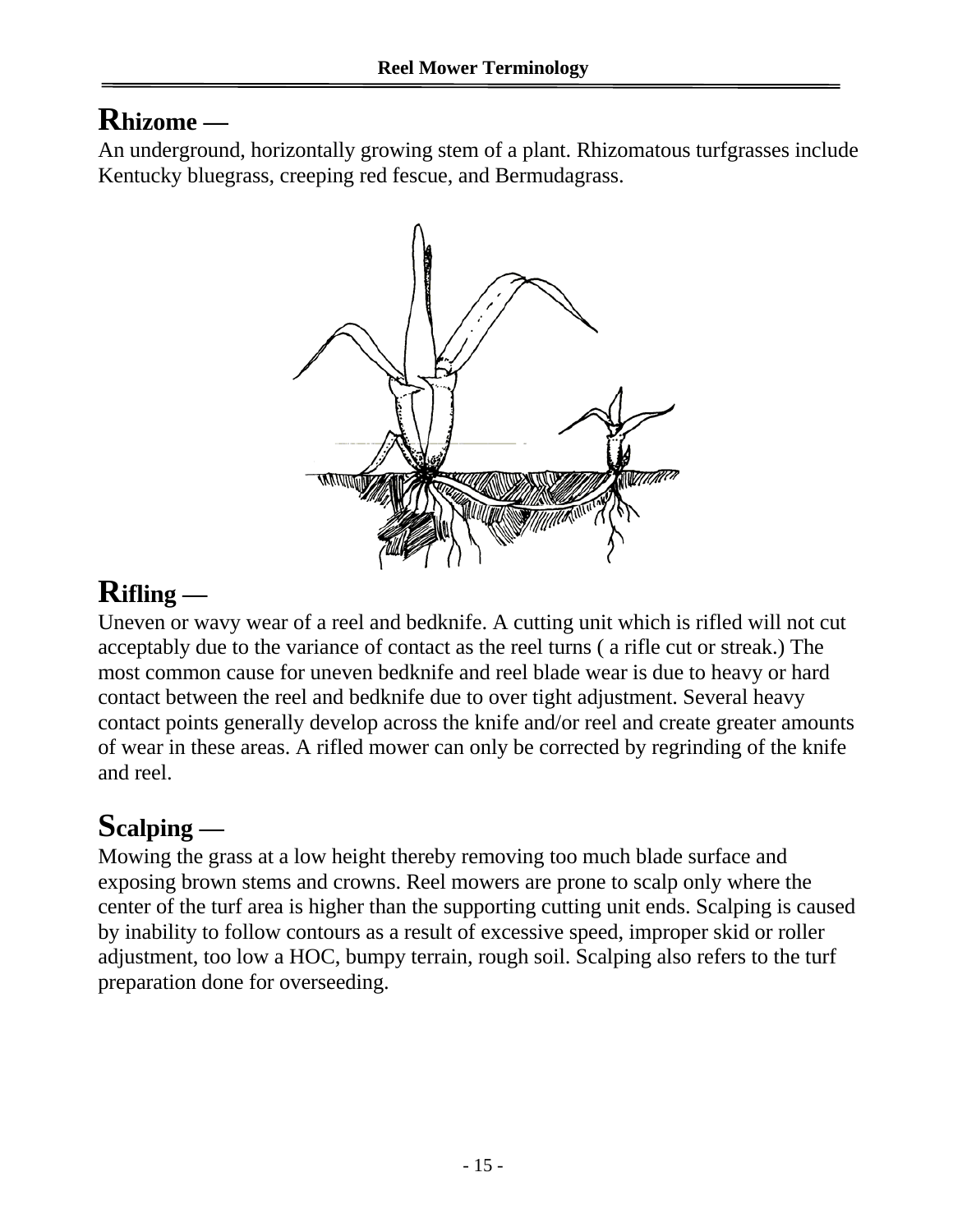### **Shear Point —**

The point where the reel blade and the bedknife make contact and the grass blade is actually cut.

walla wandi wandi Marc GROUND CLIP<sup></sup>  $101P$ SHEAR POINTS

### **Stems —**

The upward growing axis of a plant which bears leaves.

### **Stolon —**

Creeping runners which are located above ground. They may produce new roots and stems for propagation. Creeping bentgrass and zoysiagrass are stoloniferous turfgrasses.

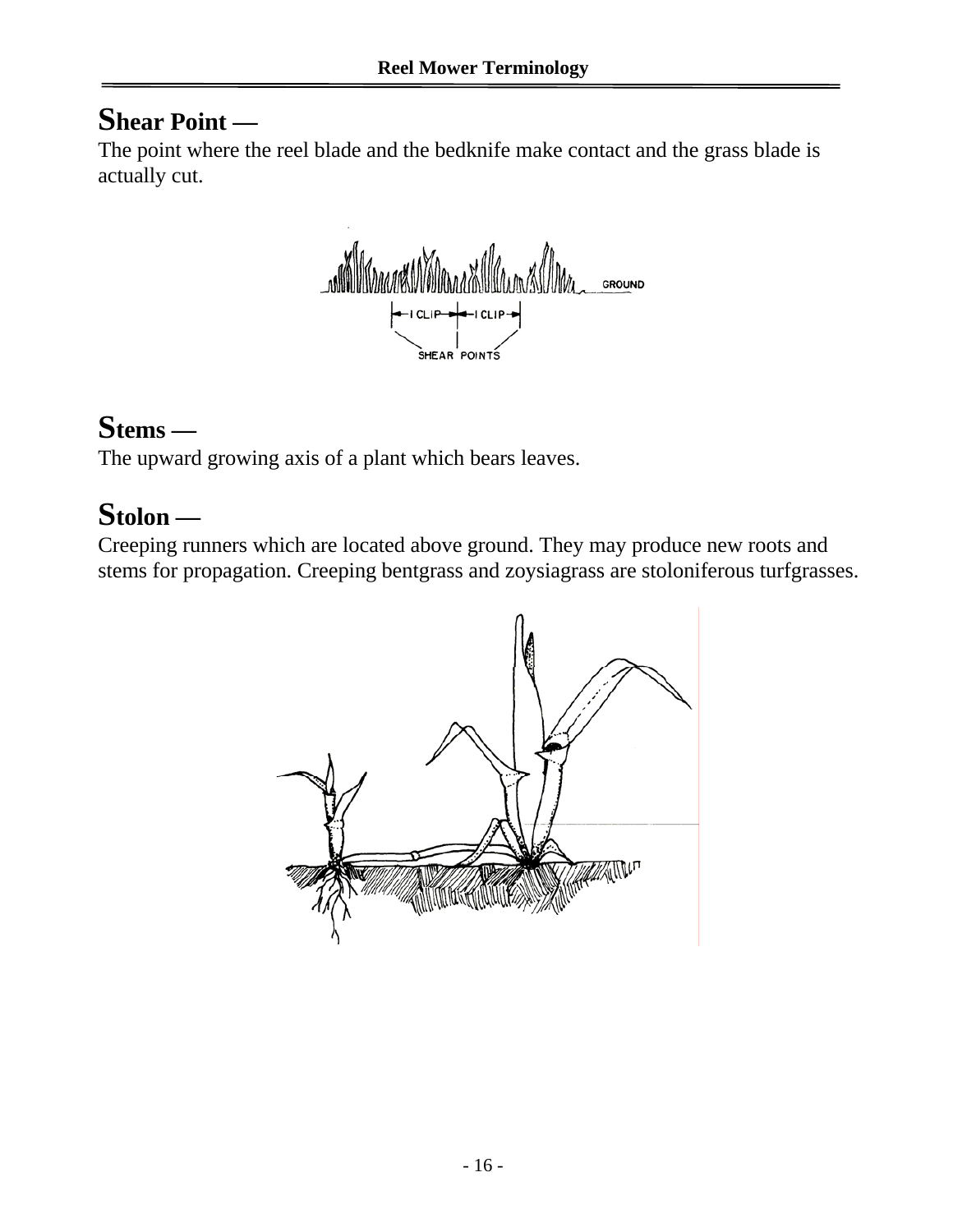### **Stragglers —**

Scattered uncut grass blades throughout the cutting unit path. The uncut blades stand above the general line of the effective height of cut.



# **Streak —**

A line of taller grass that has not been cut. Single streaks are the result of a bent or nicked bedknife. Multiple streaks are more often the result of rifling due to heavy contact between the reels and bedknife. Streaks may also occur in the areas of overlap between cutting units or where a tire rolls down an area before it is cut.

# **Striping —**

Alternating color pattern caused by cutting adjacent rows of turf in different directions.

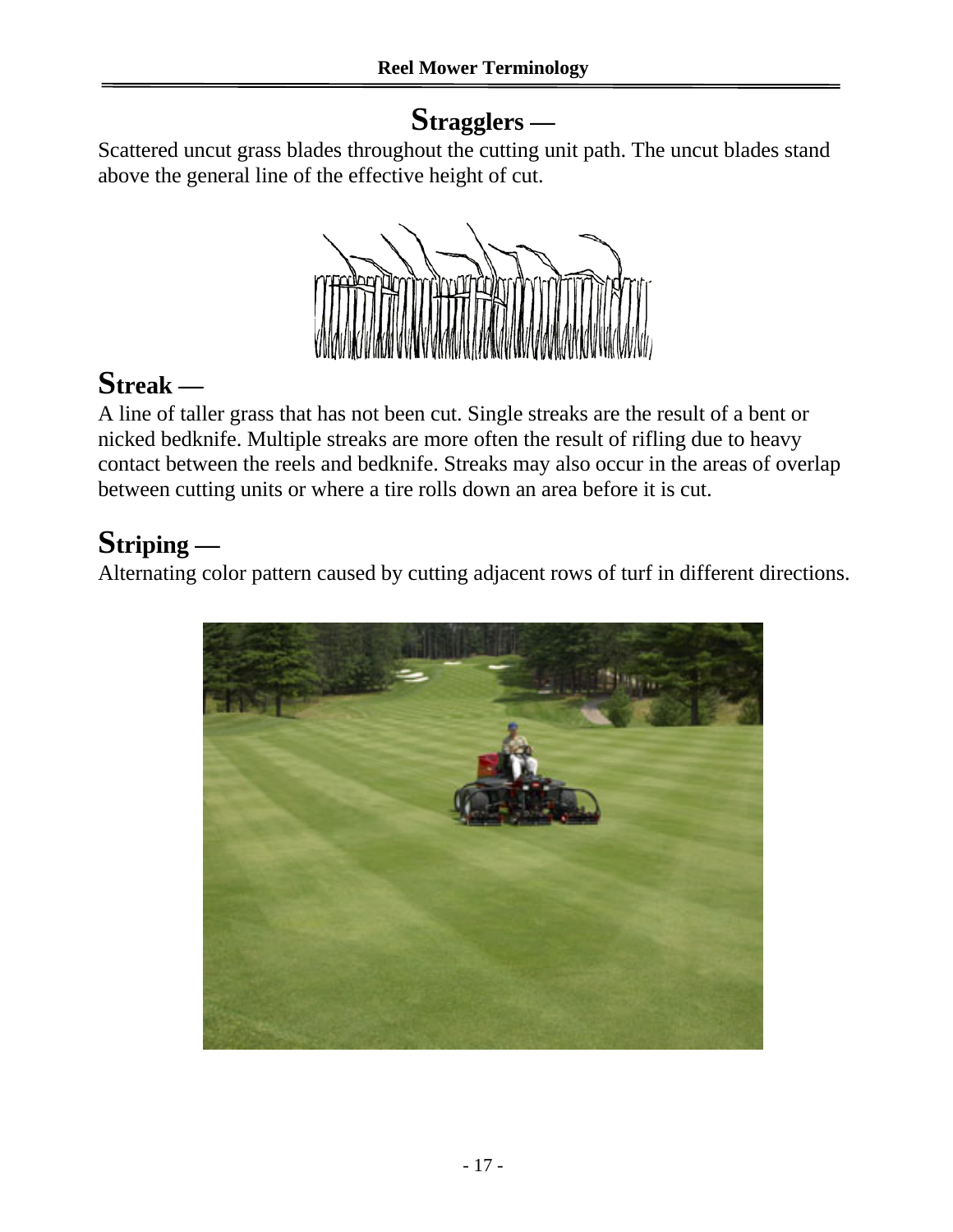### **Thatch —**

A tightly intermingled layer of both living and dead material that develops between the green vegetation and the soil surface. A slight amount of thatch is desirable, but too large an amount will cause increased disease and insect problems. In general, the thatch thickness should not exceed the height of cut of the grass, but also should not be less than about an eighth of an inch.



### **Thatching, Dethatching or Verticutting—**

The thinning of turf grasses by blades or wire tines which cut perpendicular to the soil surface.

### **Topdressing —**

A prepared mixture of soil (preferably sterilized) usually containing a desired specification of silt, clay, sand and organic matter. It also may contain physical conditioning materials, nutrients, and pesticides which are spread over turfgrass areas for improving the surface, adding to the nutrient supply of the soil, or applying pesticides. It is used for leveling, smoothing, covering, and as an aid in controlling thatch.

# **Trimability —**

Related to the maneuverability of the tractor, but also a function of the mower attachment design. The size of the uncut circle and cutting unit offset are measurements of this factor or indicators of the mower's ability to trim.

### **Verticutting, Thatching or Dethatching—**

The thinning of turf grasses by blades or wire tines which cut perpendicular to the soil surface.

### **Warm-season Turfgrasses —**

Warm-season grasses grow best at temperatures between 80 and 95 F. They are limited in their range by the intensity and duration of cold temperatures. Warm-season grasses are primarily used in tropical and subtropical areas. Examples: Bermudagrass and zoysiagrass.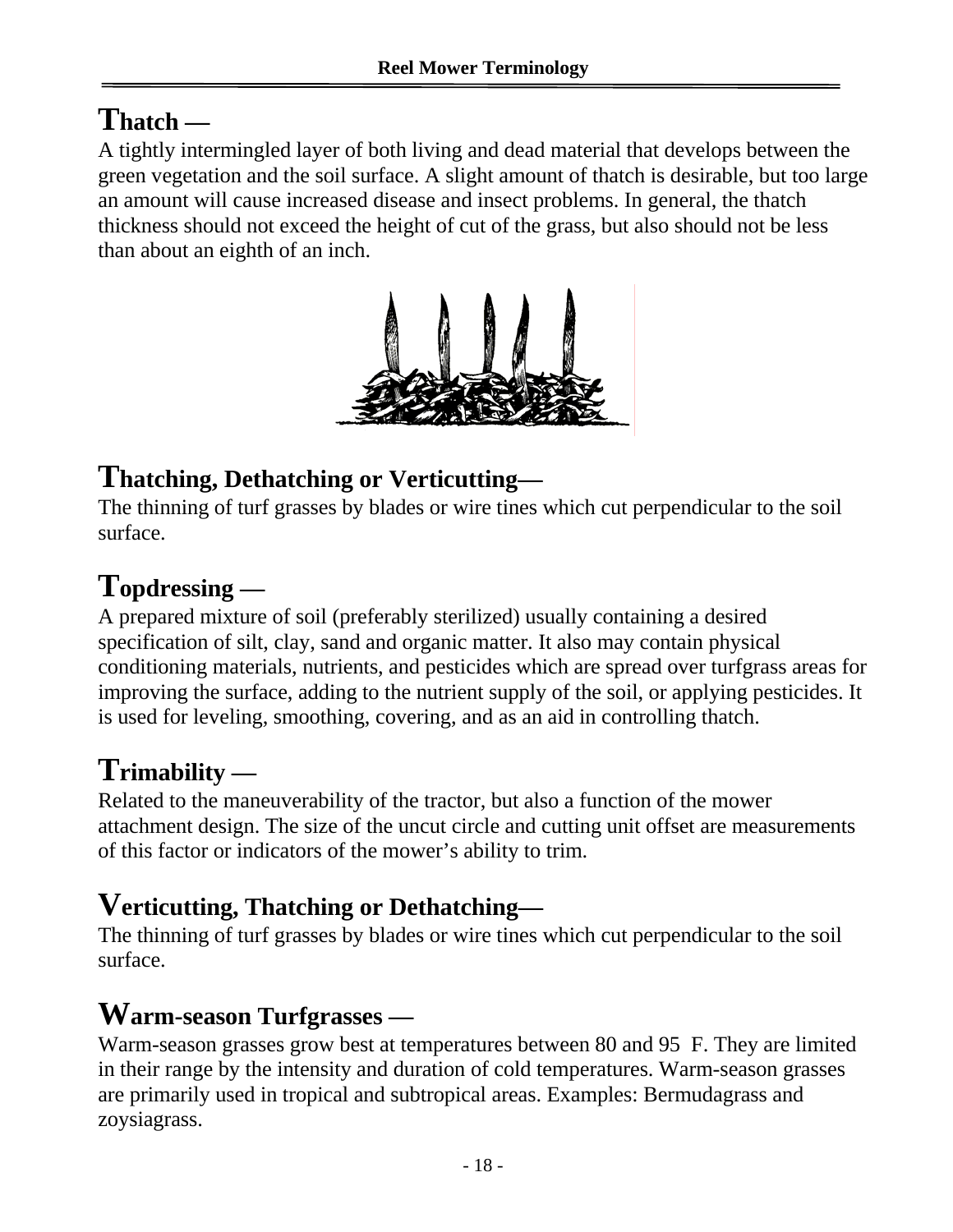### **Washboarding —**

See Clip Marks

### **Wave Cut —**

See Bobbing.

### **Windrowing —**

The discharge of clippings creating a visibly unacceptable trail of cut grass.

### **Zoysiagrass (warm-season turfgrass) —**

Zoysiagrass is adapted to a wide range of soil conditions but grows best on well drained, slightly acid, medium textured soils of moderate fertility. Zoysiagrass is very tolerant of drought, heat, and cold. It is slow to green up in spring, and late-season straw coloring begins with the advent of 50 to 55 F temperatures. Another feature that limits its use is its slow establishment rate. Zoysiagrass is however, successfully used as a fairway grass in transitional climates where some cool-season and other warm-season grasses encounter the limits of their adaptation.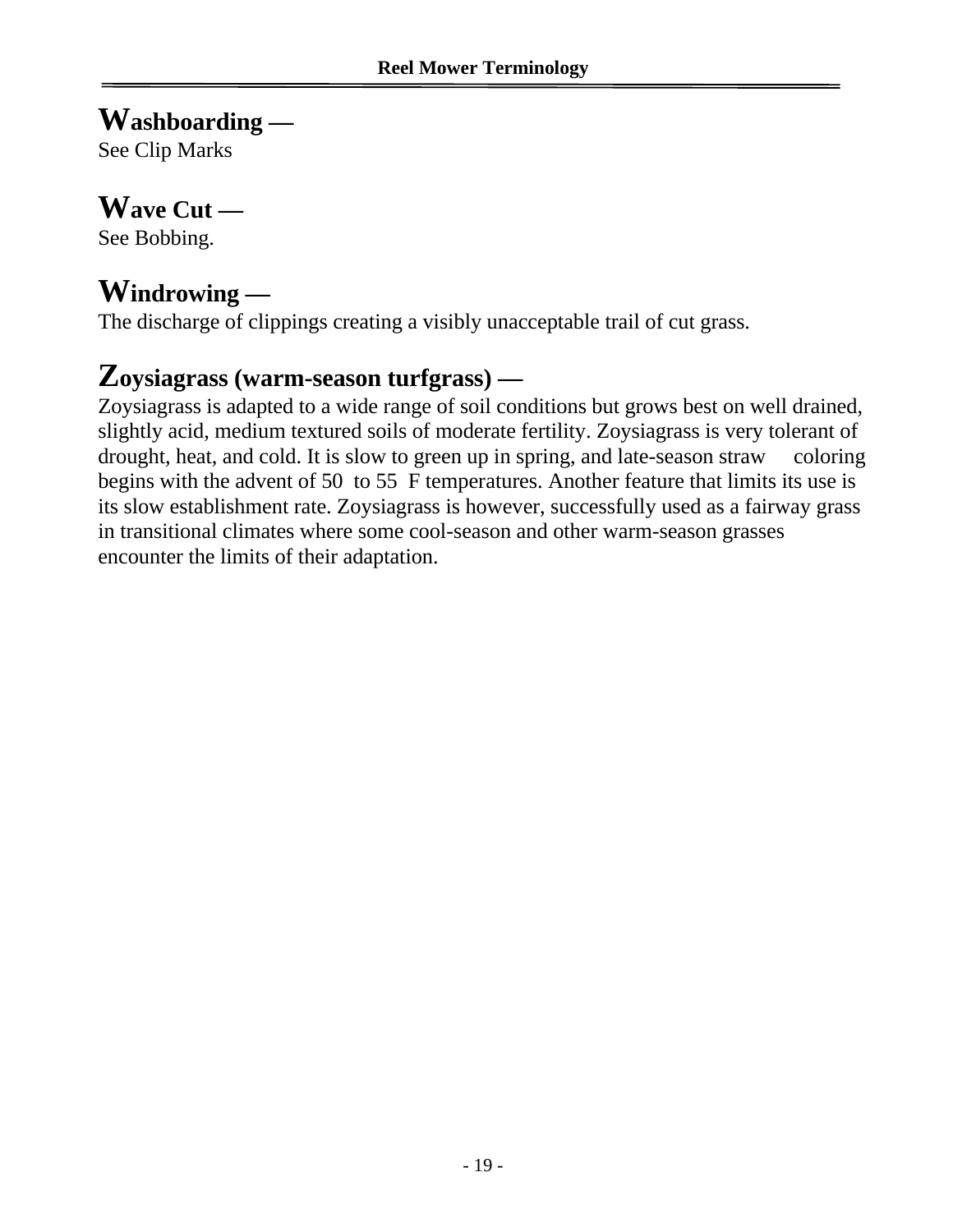| <b>Fairway Turfgrass Species</b>    |                      |                                                            |                                 |                                     |  |
|-------------------------------------|----------------------|------------------------------------------------------------|---------------------------------|-------------------------------------|--|
| <b>Cultural</b><br>intensity        | <b>Extent of use</b> | <b>Cool Climate</b>                                        | <b>Warm Climate</b>             | <b>Transition</b><br><b>Climate</b> |  |
| <b>Medium</b> to low<br>maintenance | <b>Wide</b>          | <b>Kentucky</b><br>bluegrass                               | <b>Common</b><br>bermudagrass   | <b>Common</b><br>bermudagrass       |  |
|                                     |                      | Annual<br>bluegrass (Poa<br>annua)                         |                                 |                                     |  |
|                                     | <b>Limited</b>       | <b>Colonial</b><br>bentgrass                               | Zoysiagrass                     |                                     |  |
|                                     |                      | <b>Red fescue</b>                                          |                                 |                                     |  |
|                                     |                      | <b>Perennial</b><br>ryegrass                               |                                 |                                     |  |
| <b>High</b><br>maintenance          | <b>Moderate</b>      | <b>Annual</b><br>bluegrass (when<br>uses an a<br>perennial | <b>Improved</b><br>bermudagrass | <b>Improved</b><br>bermudagrass     |  |
|                                     |                      | <b>Creeping</b><br>bentgrass                               |                                 |                                     |  |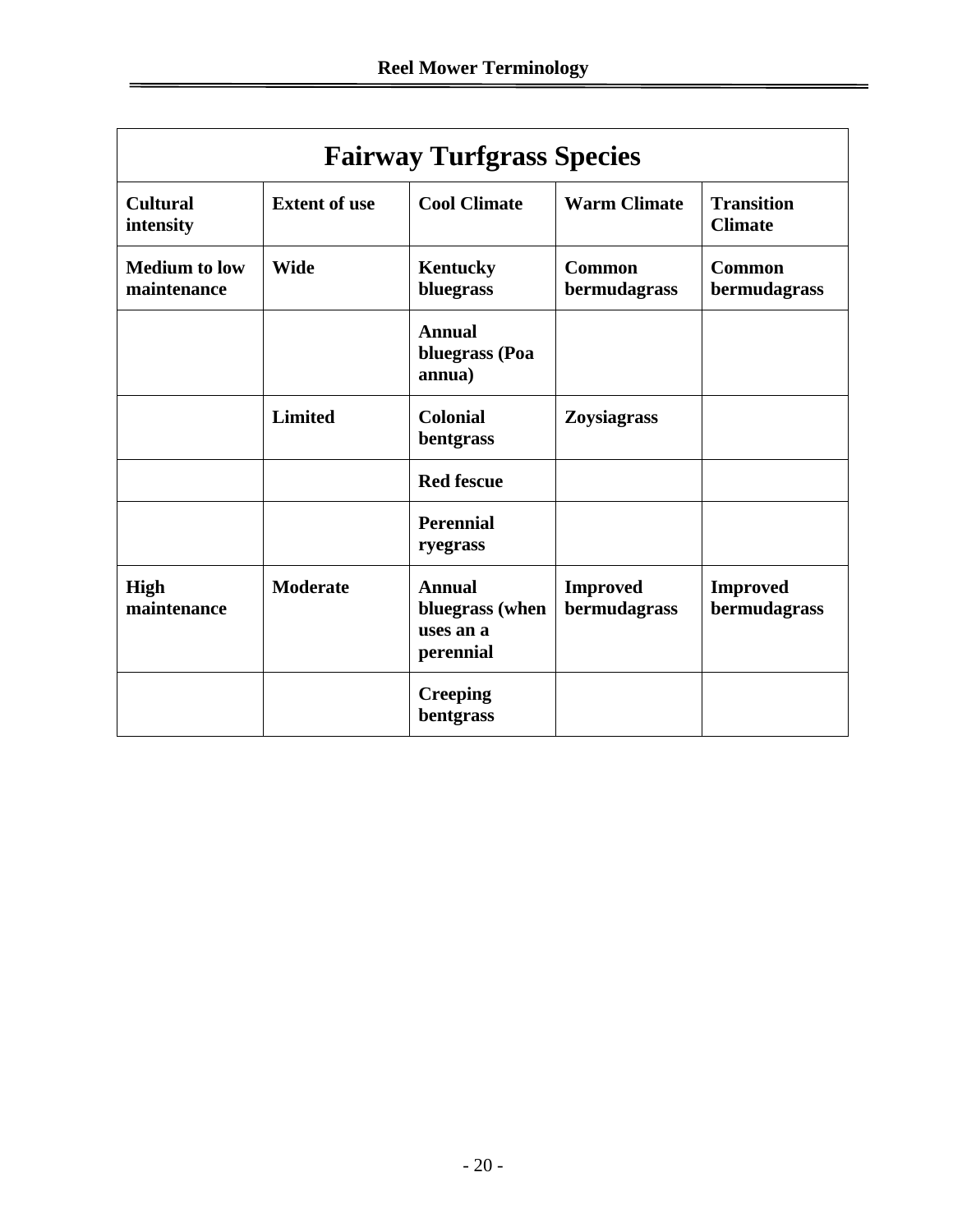### **Machine Terms That Are Often Used Incorrectly**

None of the following words are interchangeable; each designates a very specific meaning.

**Mower** —The mower consists of two functional sections: the traction unit and the mowing components. The mowing components consist of the carrier frames, lift arms, cutting units and cutting unit drives.

**Lift Arm** — The lift arm is a structural unit which lifts and lowers the cutting unit.

**Carrier Frame** —The carrier frame connects the lift arm to the cutting unit and allows the cutting unit to pivot and follow ground contours.

**Cutting Unit** — The cutting unit consists of a reel, front and rear rollers, a bedbar/bedknife assembly, and related adjusting mechanisms.

**Cutting Unit Drive** —Power for the cutting unit is provided by a belt and pulley system, hydraulic motor, electric motor, or ground driven wheels.

**Reel** — The reel consists of varying numbers of helix-shaped blades. The blades are attached to support spiders which are mounted on a rotating shaft. The reel contacts the bedknife to perform a scissors-like cutting action.